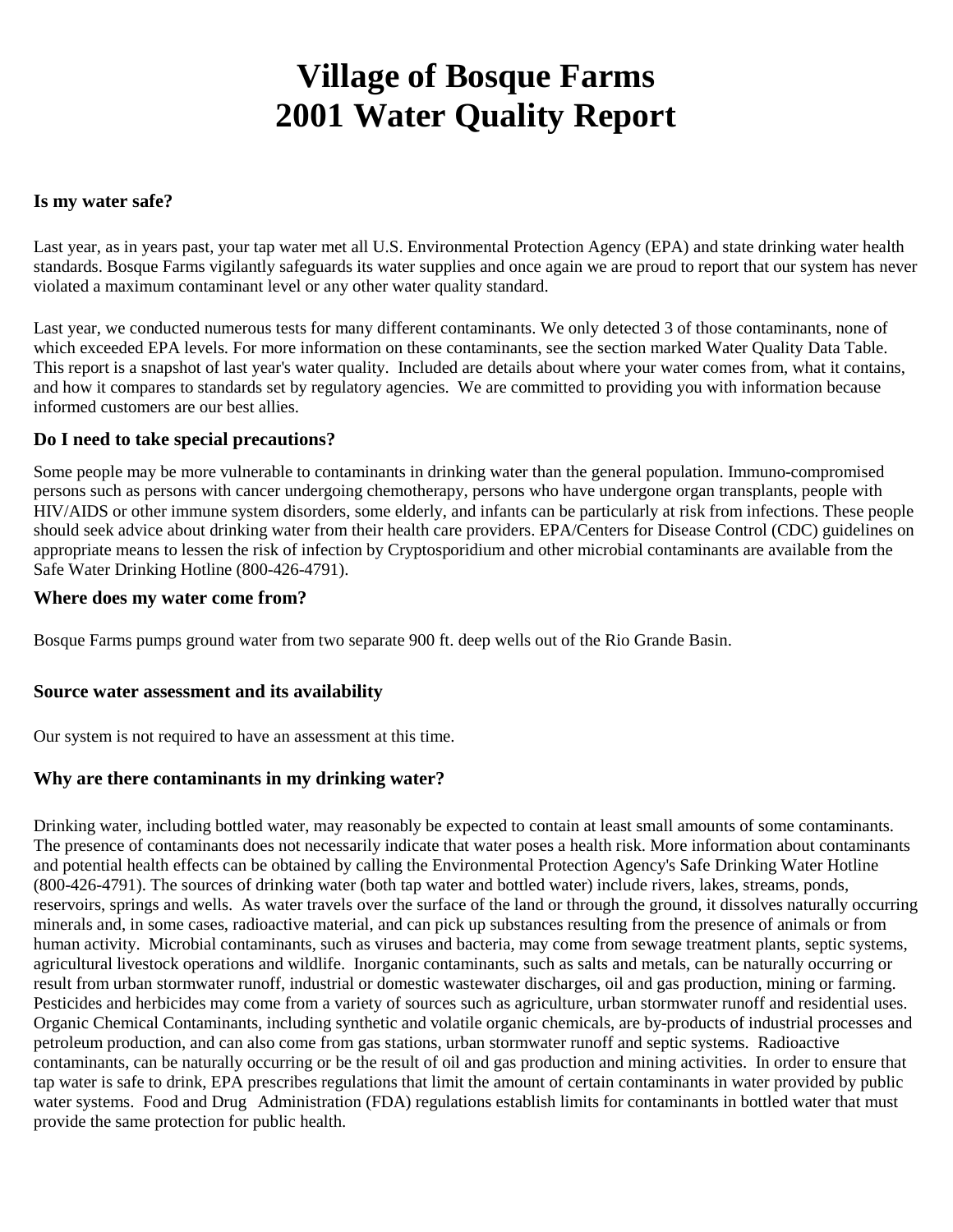## **How can I get involved?**

By attending our regular Council meetings scheduled on the third Thursday of every month at 7:00 p.m.

### **Results of radon monitoring**

Our most recent test results from 1997 found Radon levels at 292 pCi/L, which is below EPA recommended maximum contaminant levels. Radon is a radioactive gas that you can't see, taste or smell. It is found throughout the U.S. Radon can move up through the ground and into a home through cracks and holes in the foundation. Radon can build up to high levels in all types of homes. Radon can also get into indoor air when released from tap water from showering, washing dishes and other household activities. Compared to radon entering the home through soil, radon entering the home through tap water will, in most cases, be a small source of radon in indoor air. Radon is a known human carcinogen. Breathing air containing radon can lead to lung cancer. Drinking water containing radon may also cause increased risk of stomach cancer. If you are concerned about radon in your home, test the air in your home. Testing is inexpensive and easy. Fix your home if the level of radon in your air is 4 picocuries per liter of air (pCi/L) or higher. There are simple ways to fix a radon problem that aren't too costly. For additional information, call your state radon program or call EPA's Radon Hotline (800-SOSRADON).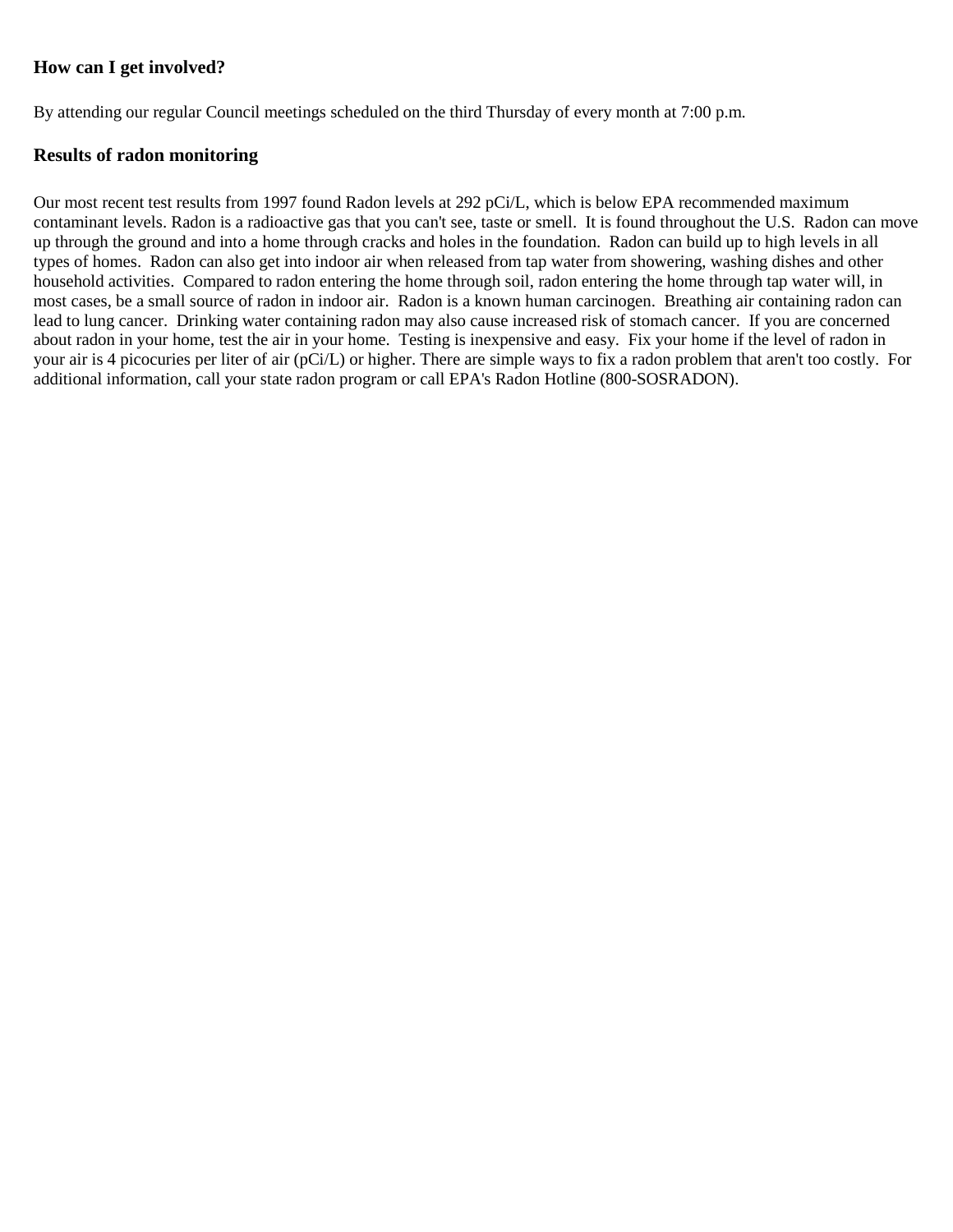# Water Quality Data Table

The table below lists all of the drinking water contaminants that we detected during the calendar year of this report. The presence of contaminants in the water does not necessarily indicate that the water poses a health risk. Unless otherwise noted, the data presented in this table is from testing done in the calendar year of the report. The EPA or the State requires us to monitor for certain contaminants less than once per year because the concentrations of these contaminants do not change frequently.

#### **Important Drinking Water Definitions:**

MCLG: Maximum Contaminant Level Goal: The level of a contaminant in drinking water below which there is no known or expected risk to health. MCLGs allow for a margin of safety.

MCL: Maximum Contaminant Level: The highest level of a contaminant that is allowed in drinking water. MCLs are set as close to the MCLGs as feasible using the best available treatment technology.

| Contaminants (units)                                        | <b>MCLG</b>      | <b>MCL</b> | Your<br>Water | Range |      | Sample    |                |                                                                                                                                 |
|-------------------------------------------------------------|------------------|------------|---------------|-------|------|-----------|----------------|---------------------------------------------------------------------------------------------------------------------------------|
|                                                             |                  |            |               | Low   | High | Date      | Violation      | <b>Typical Source</b>                                                                                                           |
| <b>Inorganic Contaminants</b>                               |                  |            |               |       |      |           |                |                                                                                                                                 |
| Arsenic (ppb)                                               | NA               | 50         | 6             | NA    |      | ----      | N <sub>0</sub> | Erosion of natural deposits; Runoff from<br>orchards; Runoff from glass and electronic<br>production waste.                     |
| Fluoride (ppm)                                              | 4                | 4          | 0.4           | 0.34  | 0.34 | $- - - -$ | N <sub>0</sub> | Erosion of natural deposits; Water additive<br>which promotes strong teeth; Discharge from<br>fertilizer and aluminum factories |
| <b>Radioactive Contaminants</b><br>Alpha emitters $(pCi/L)$ | $\boldsymbol{0}$ | 15         | 2.4           | 2.4   | 2.4  | $- - - -$ | N <sub>0</sub> | Erosion of natural deposits                                                                                                     |

#### **Units Description:**

NA: Not applicable ND: Not detected NR: Not reported MNR: Monitoring not required, but recommended.

ppm: parts per million, or milligrams per liter (mg/l)

ppb: parts per billion, or micrograms per liter  $(\mu g/l)$ 

pCi/L: picocuries per liter (a measure of radioactivity)